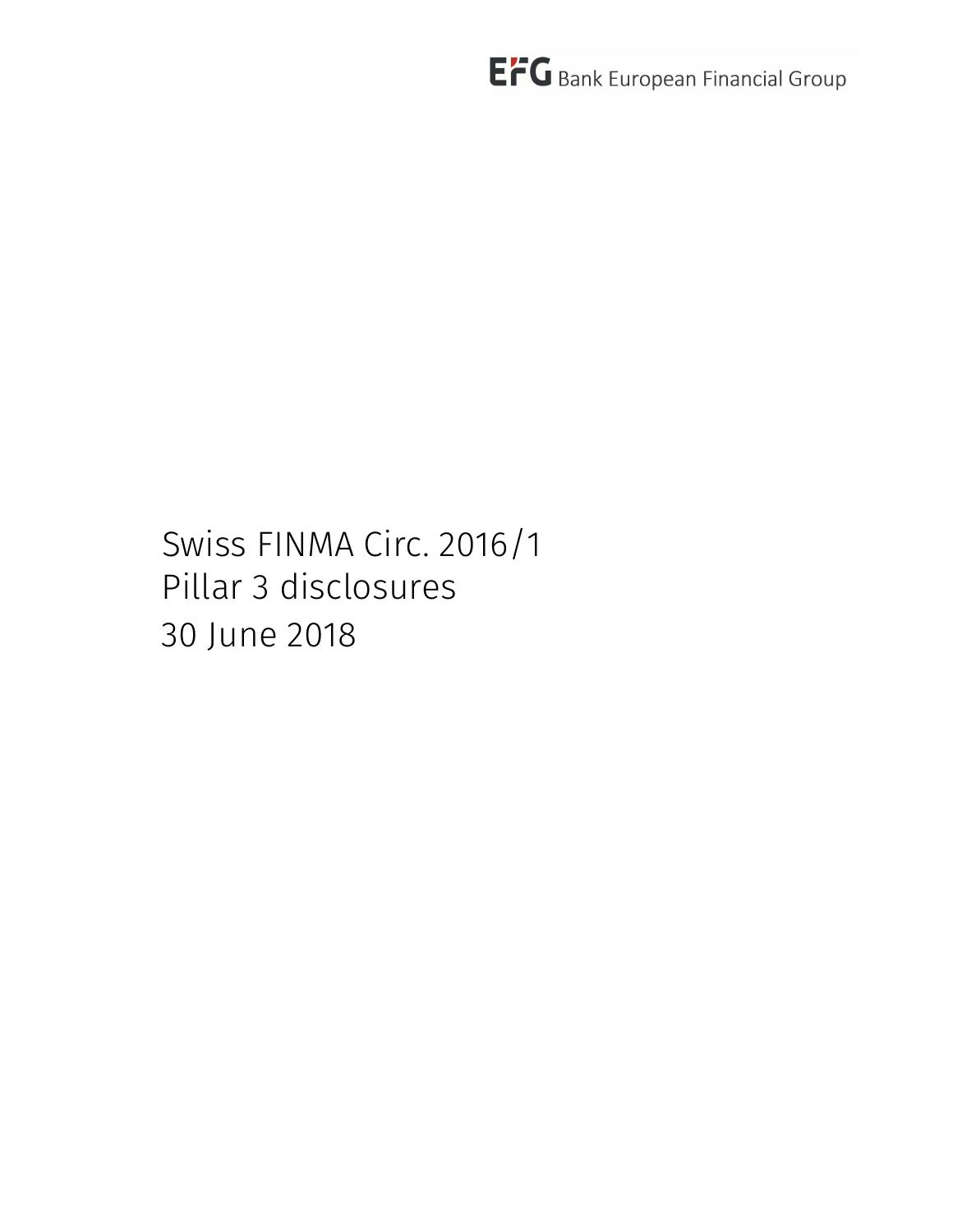# Introduction

# Background

The main activities of EFG Bank European Financial Group SA ("the Bank") and the companies in which it holds a significant direct or indirect equity interest are private banking, asset management and related financial services.

The Swiss Financial Market Supervisory Authority ("FINMA") requires the Bank to report on a "consolidated" basis its 43% shareholding in EFG International AG for Swiss regulatory supervision purposes in accordance with FINMA Circ. 2016/1. This "consolidated" Pillar 3 report includes, therefore, EFG International ("EFGI") on a consolidated basis, although the Bank - as defined by IFRS 10 – does not have control over EFGI and therefore does not prepare any IFRS consolidated financial statements that would include EFGI.

### Scope

The scope of this capital adequacy report is the same as that of the "consolidated" financial statements prepared in accordance with section VI of FINMA Circular 2015/1 (Swiss Accounting Rules for Banks "ARB").

As it includes various regulated banks in different countries, each of these countries has regulations limiting the transfer of regulatory capital (and in some instances cash balances) between jurisdictions (local capital requirements).

# Basis of preparation

This document was prepared in accordance with the disclosure requirements set forth in FINMA Circular 2016/1. Certain tables referred to in this document are numbered as per the FINMA circulars. Due to ongoing modifications to Circular 2016/1, approval was granted by FINMA to the Bank for the early application of margin 14.2 of the revised circular. The impact of this has been to significantly reduce the number of tables required within the half-year disclosures in comparison to the full-year Pillar III disclosures (e.g published as at December 31, 2017).

# Capital and liquidity

The main objective when managing regulatory capital is to comply with the capital requirements set by regulators of the jurisdictions in which entities operate and to safeguard their ability to continue as a going concern as well as to comply with FINMA Circular 2016/1 on a "consolidated" basis.

Capital adequacy and the use of regulatory capital is continually monitored and reported on an individual and "consolidated" bases applying the rules defined by the Swiss Financial Market Supervisory Authority (FINMA).

Monitoring capital adequacy and liquidity is a key component of financial strategy. Potential impact on capital and liquidity ratios are carefully considered before making any major decisions about operations and business orientation.

Capital and liquidity ratios are monitored on an ongoing basis.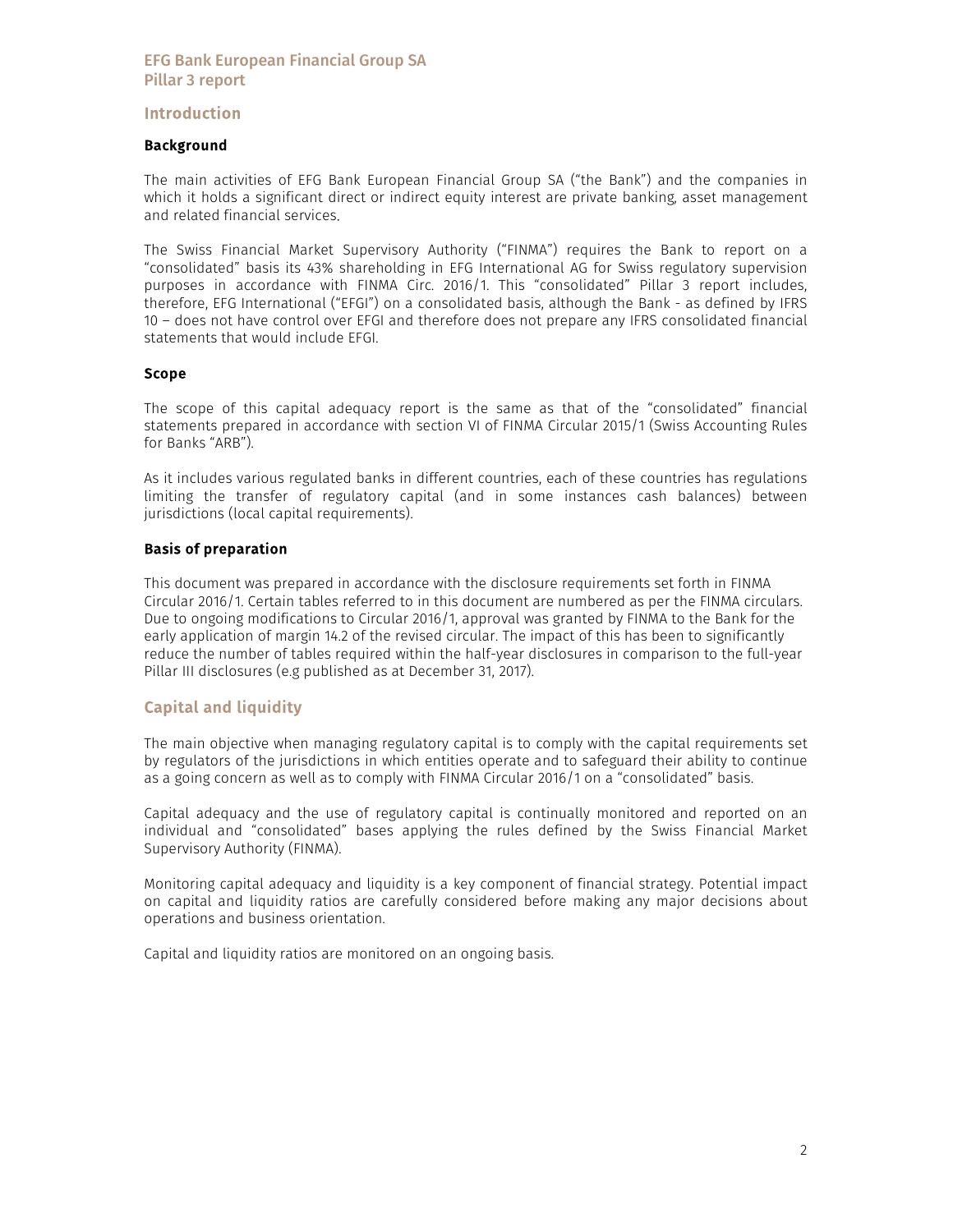## Key ratios

FINMA's capital ratio requirement is based on Article 41 of the Swiss Capital Adequacy Ordinance (CAO). The minimum total capital ratio required by the FINMA for the Bank is 12.0% (as at 30 June 2018) which is the permanent minimum requirement for category 3 banks as previously defined by the FINMA. In addition, a countercyclical buffer is required, from time to time, by the Swiss Federal Council upon the recommendation of the Swiss National Bank, which translates into an additional 0.1% consolidated capital ratio for the Bank.

The "consolidated" total capital ratio was 19.8% as at 30 June 2018 and the common equity tier 1 (CET1) ratio was 16.2%, versus requirements of 12.1% and 7.9% respectively.

The leverage ratio was 4.4% as at 30 June 2018. This ratio is above the regulatory requirement of 3% effective as of 1 January 2018. The Group's liquidity coverage ratio (LCR) was 174 % as at 30 June 2018.

The below table summarises key ratios\*:

| (All figures in millions of CHF)                                                               | June 30, 2018 |
|------------------------------------------------------------------------------------------------|---------------|
| 1 Minimum required capital based on risk-based requirements                                    | 864.5         |
| 2 Eligible capital                                                                             | 2,144.9       |
| 3 of which common equity Tier 1 capital (CET1)                                                 | 1.748.7       |
| 4 of which Tier 1 capital (T1)                                                                 | 115.0         |
| 5 Risk-weighted assets (RWA)                                                                   | 10,806.8      |
| 6 CET1 ratio (common equity T1 as a % of RWA)                                                  | 16.2%         |
| 7 Tier 1 ratio (T1 capital as % of RWA)                                                        | 17.2%         |
| 8 Total capital ratio (as % of RWA)                                                            | 19.8%         |
| 9 Countercyclical capital requirement (as % of RWA)                                            | 0.1%          |
| CET1-target ratio (in %) as per Annex 8 of the CAO plus the countercyclical capital            |               |
| 10 buffer                                                                                      | 7.9%          |
| T1-target ratio (in %) as per Annex 8 of the CAO plus the countercyclical capital<br>11 buffer | 9.7%          |
| Total capital target ratio (in %) as per Annex 8 of the CAO plus the counter-                  |               |
| 12 cyclical capital buffer                                                                     | 12.1%         |
| Basel III Leverage Ratio (Tier 1 capital in % of the leverage ratio exposure                   |               |
| 13 measure)                                                                                    | 4.4%          |
| 14 Leverage ratio exposure measure                                                             | 42,627        |
| 21 Short/term liquidity ratio, LCR (in %) in Q2                                                | 168%          |
| 22 LCR numerator: total of high-quality, liquid assets                                         | 11,412        |
| 23 LCR denominator: total net cash outflows                                                    | 6,804         |
| 24 Short/term liquidity ratio, LCR (in %) in Q1                                                | 189%          |
| 25 LCR numerator: total of high-quality, liquid assets                                         | 10,780        |
| 26 LCR denominator: total net cash outflows                                                    | 5.690         |

\*FINMA Circ. 2016/1 Annex 4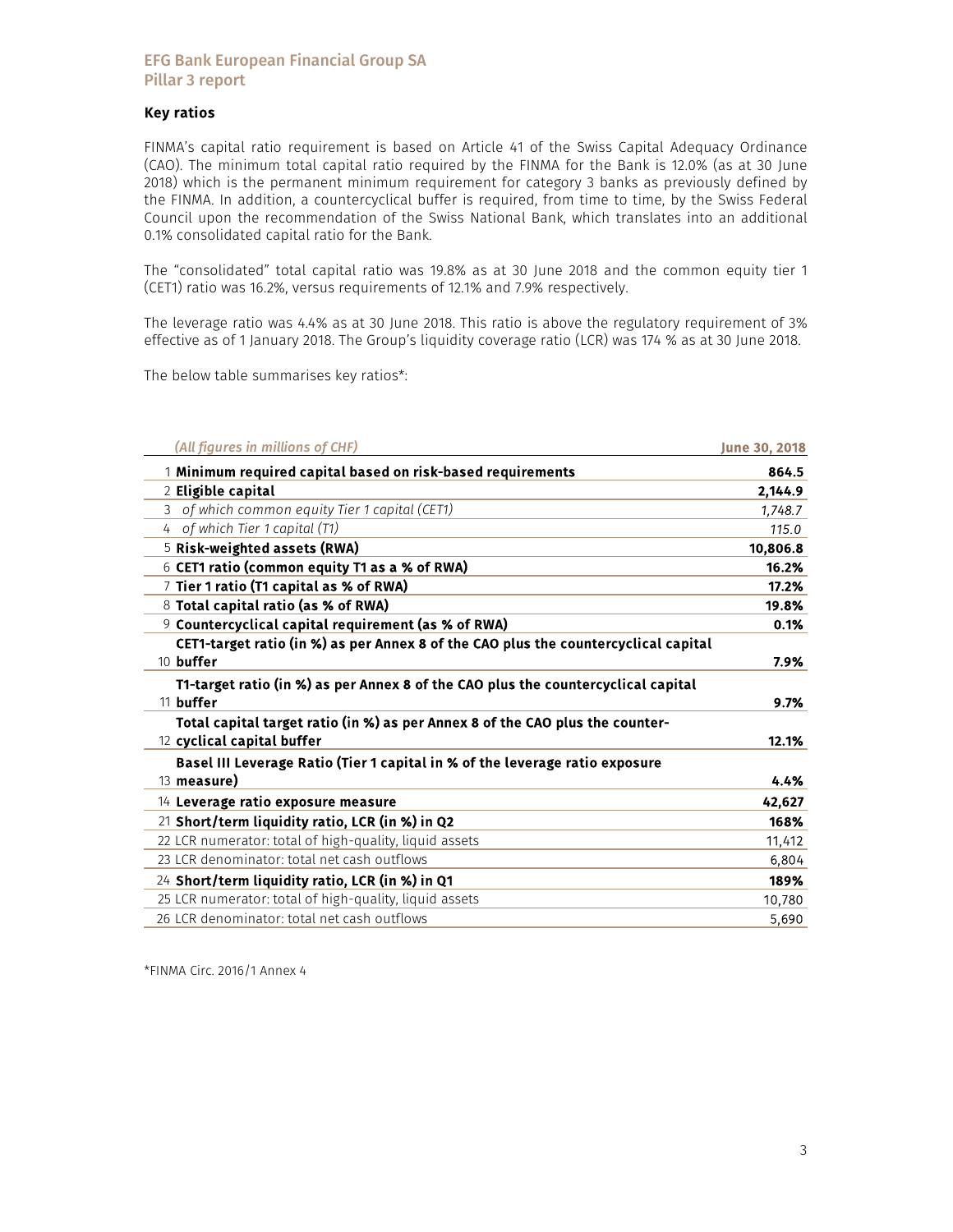# Composition of the regulatory eligible capital

The regulatory capital is composed of:

- CET1 capital
- Additional Tier I capital
- Tier 2 capital

CET1 capital (net of any treasury shares of quoted subsidiaries) comprises eligible ordinary share capital, reserves, and other non-controlling interests (arising on consolidation mostly from other minority interests in EFG International's ordinary equity, Bons de Participation issued by EFG International and reserves from retained earnings). CET1 capital is adjusted for regulatory deductions such as goodwill and deferred tax assets based on future profitability. Additional Tier I and Tier 2 comprise eligible other non-controlling interests.

## 1. Risk Management approach (Circ. FINMA 2016/1 – Table 3/OVA)

Basel III gives room to banks to apply several approaches for computing the capital charge. Below are details of regulatory approach applied for each risk category managed.

## 1.1 Credit risk

The International Standardised Approach (SA-BIS) is used to determine which risk weights to apply to credit risk. Additionaly, the Comprehensive method was adopted to deal with the collateral portion of a credit transaction. In the SA-BIS approach, ratings assigned by rating agencies can be used to the risk weighted positions: the second worst rating between Standard and Poor, Fitch Ratings and Moody's ratings are used for securities and for bank placements.

### 1.2 Non-counterparty risk

For non-counterparty related assets the SA-BIS approach is applied.

### 1.3. Operational risk

The Standardised Approach is applied to calculate the capital charge for operational risk. The capital requirement under this method is based on defined percentages of the last three year average amount of the Operating Income split by business lines.

# 1.4 Market risk

The Standardised Approach is used for market risk. This approach requires capital for the following positions:

- i) Interest rate instruments held in the trading book,
- ii) Equity securities held in the trading book,
- iii) Foreign exchange positions, and
- iv) Gold & commodity positions.

General market risk associated with interest rate risk instruments are calculated using the Maturity Method. The Delta-plus method is used for options.

### Risk Management

The Bank and EFG International have established a comprehensive risk supervision framework, taking into consideration relevant regulatory requirements. As part of this risk supervision framework, they have established policies and procedures in order to ensure that various categories of risk, such as credit, country, market, liquidity, operational, compliance, legal and reputational, can be identified and managed in an effective and consistent manner.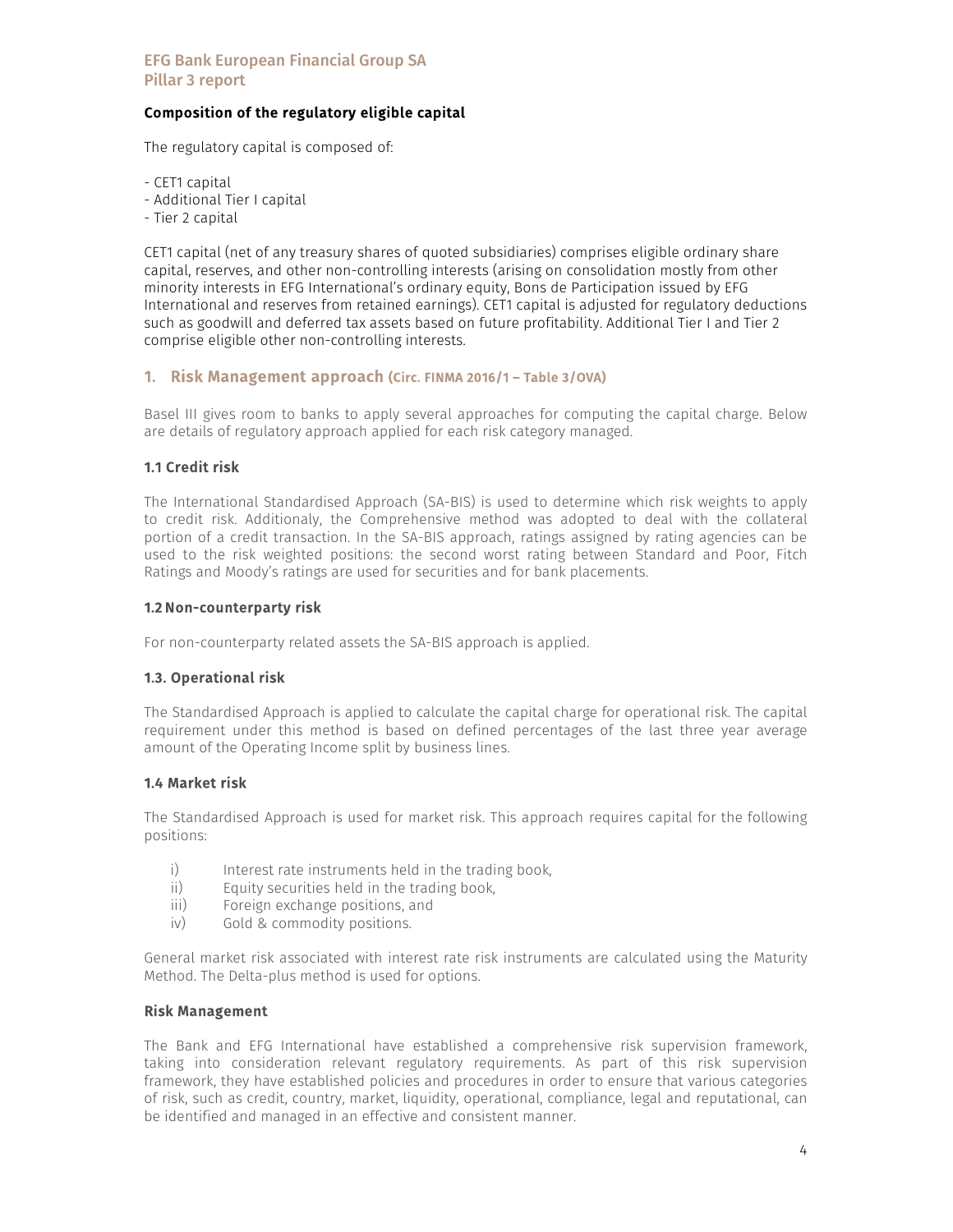The Bank's and EFG International primary activities are or reflect the execution of client transactions, with the clients carrying the risk. Within the risk appetite framework agreed and approved by EFG International's Board of Directors and its related Risk Committee, EFG International also maintains "nostro" positions in a number of selected areas.

Consequently, the Bank and EFG International take limited credit, market and liquidity risks, with most credit risk being limited to margin loans and other secured exposures to clients as well as exposures to banks and financial institutions, and with market risk being mainly restricted to foreign exchange, interest rate gapping and life insurance settlement positions maintained within defined parameters. They are also exposed to operational and reputational risks.

At EFG International level, where the vast majority of the "consolidated" risks lie, ultimate responsibility for the supervision of risk management lies with EFG International's Board of Directors, which define the risk appetite of the organisation and sets policies. The EFG International's Board of Directors, has delegated certain supervision and approval functions to its Risk Committee and Audit Committee.

EFG International is also exposed to certain financial risks that may impact adversely our portfolio of life insurance policies, in the form of increases in the cost of insurance charges and longevity risk. Monitoring changes in cost of insurance and longevity expectations of the insureds is based on periodic studies done by expert actuaries retained by EFG International. Typical financial information submitted for monitoring and approval includes financial forecasts, impairment reviews, cash flow projections, sensitivity analysis using different scenarios and results of actuarial studies. Managements utilises all information available to determine the assumptions used in the valuation of these portfolios. This information is submitted to key management personnel on a periodic basis and is reviewed by the EFG International's Executive Committee.

The main risks EFG International is exposed to are the credit, market and operational risk as detailed below. Monitoring of credit risk is based on the ratings, diversification and evolution; the one for the market risk is based on the average positions over the last year and on the calculation of Value at Risk ("VaR") and stress scenario analyses; the one for the operational risk on its inventory of the identified risks with an indication of their probability of occurrence and the potential financial impacts estimated. In addition, mitigation measures and the internal control framework (including the internal procedures) are taken into account with a focus on a constant monitoring and evaluation of these risks, as well as the measurement of the potential impact of these risks on the financial statements. A Risk Management Framework and Risk Policies have been established on this basis.

### Risk Governance at the Bank level for consolidated regulatory supervision purposes

The Board of Directors of EFG Bank European Financial Group SA supervises the Bank's risks managed by the Management. In addition, it monitors EFG International's risk on a consolidated basis at the level of its Board of Directors through reports covering all risk categories and via attendance by two representatives at EFG International's Risk Committee and through the quarterly consolidated risk report issued by EFG International's Chief Risk Officer.

### Risk Governance and organization at EFG Bank European Financial Group SA level

At EFB Bank European Financial Group SA, risk oversight and control is ensured by the Chief Risk Officer, who is a member of the Bank's Executive Committee, reporting to the Bank's Chief Executive Officer and Board of Directors.

## Risk governance and organisation at EFG International level

The EFG International Board of Directors determines the overall group risk appetite. The EFG International Board of Directors has delegated responsibilities for risk oversight activities as follows:

- The Risk Committee of EFG International's Board of Directors is responsible for overseeing Executive Management's implementation of the Group Risk Appetite policy, reporting on the state of risk culture in the Group, and interacting with and overseeing the Chief Risk Officer and the Chief Compliance Officer. The Committee's work includes oversight of the strategies for capital and liquidity management as well as the management of all relevant risks, such as credit, market, liquidity, operational and reputational risks, to ensure they are consistent with the stated risk appetite.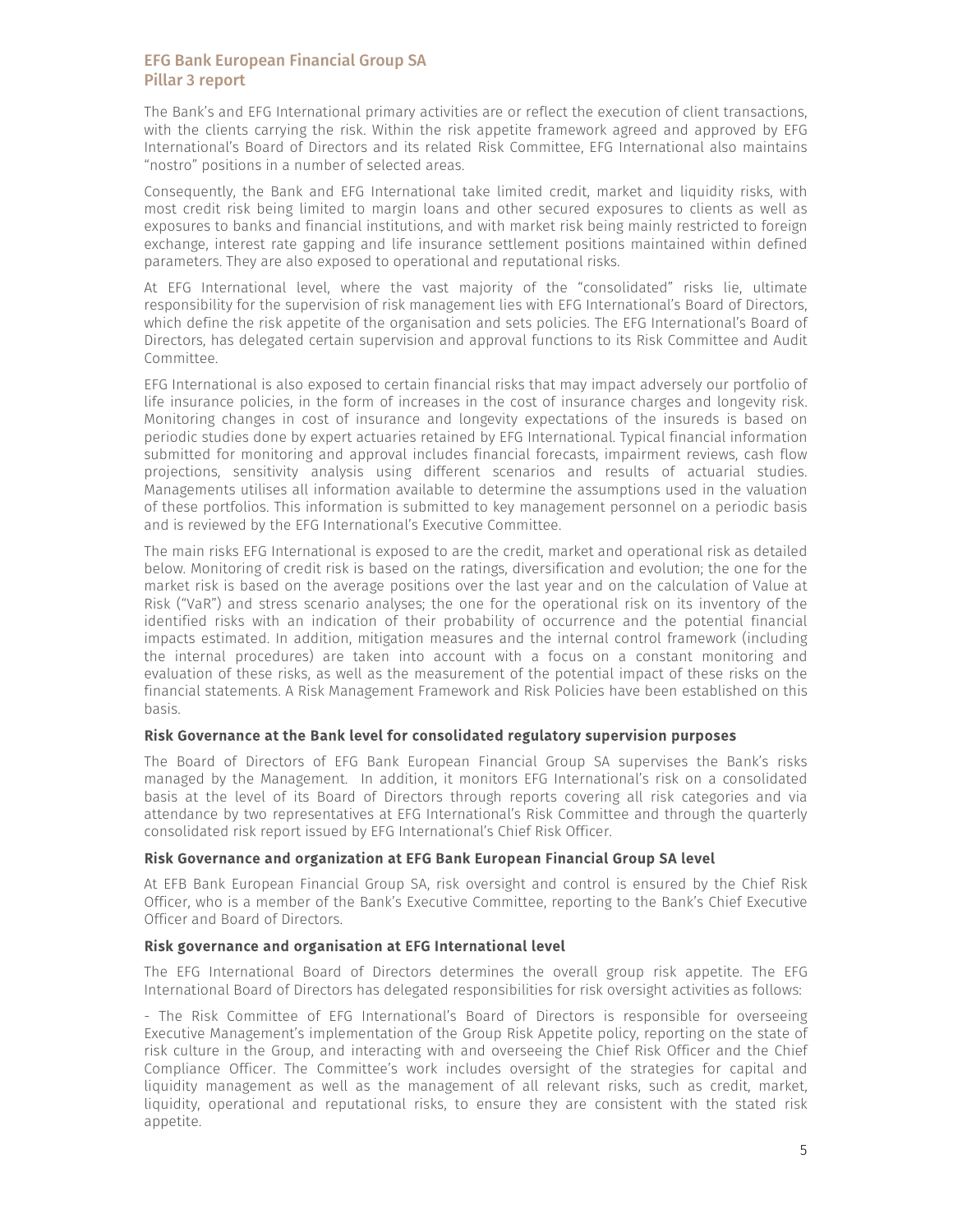- The Audit Committee of EFG International's Board of Directors is responsible for the oversight of: (i) the financial and business reporting processes, including the selection and application of appropriate accounting policies, (ii) the integrated internal control systems for financial reporting as well as the internal controls of areas beyond financial reporting, (iii) tax risks, and (iv) the internal and external audit processes.

At the EFG International management level, the ultimate responsibility for the implementation of policies and compliance with procedures lies with the Executive Committee and delegated committees it has established:

- EFG International's Executive Committee has responsibility for the implementation of, and compliance with, risk related policies, procedures and internal regulations which also include operational, legal and reputational risks.

- EFG International's Asset and Liability Committee is responsible for the management of the EFG International's consolidated balance sheet. In particular, it is responsible for the management of EFGI Market Risk exposure and liquidity, with control delegated to the Risk Committee and the Management Risk Committee.

- EFG International's Operational and Regulatory Compliance Committee is responsible for the oversight of matters relating to operational, regulatory and compliance risks as well as corporate governance matters.

- EFG International's Financial Risk Committee is responsible for the review of incurred market, credit, concentration and liquidity & funding risk exposures and the structures in place for monitoring and reporting them, including compliance with policies and procedures, as well as exposures relative to limits. The Management Risk Committee is also responsible for the overall stress test program encompassing trading and banking book portfolios.

- EFG International's Fiduciary and Suitability Committee is responsible for the monitoring of the regulated Asset Management businesses associated with the discretionary management of assets. The Regulatory and Advisory Compliance team ensures through a network of Fiduciary and Suitability Committees that the holdings of discretionary and advisory portfolios managed or advised adhere to the mandate in place, to the Group Limits Directive and to the strategy that applies to the relevant model portfolio. These committees also ensure that whatever is purchased for clients is suitable for them, conforming to the head office Suitability Directive. The same team also ensures through a network of Local Product Committees that all products or securities sold to clients or bought for them have been through the appropriate approval process. Fiduciary and Suitability Committees and Local Product Committees report their findings respectively to the Fiduciary and Suitability Committee and the Group Product Committee, which in turn send their minutes to the Executive Committee and the Risk Committee.

- EFG International's Executive Credit Committee has responsibility for the management of client credit risk, including insurance companies and corporate names.

- EFG International's Country and Counterparty Subcommittee of the Executive Credit Committee is responsible for correspondent banking broker and custodian relationships and for counterparty credit risk for banks and financial institutions as well as country limits within approved guidelines and parameters.

- EFG International's Chief Risk Officer is responsible for the management and oversight of credit, market, liquidity and operational risks. In achieving this, further to the appointment of global risk officers within Risk Management responsible for each of these risks, he also collaborates with other central Group functions that also undertake risk oversight activities for their respective area of responsibility, such as the Chief Financial Officer, Chief Operating Officer, Group Chief Compliance Officer and General Counsel. Each business region has its own designated Regional Risk Officer who is responsible for the oversight of Risk Management in the region and reports to local senior management and to the EFG International's Chief Risk Officer.

- EFG International's Chief Financial Officer is also responsible for the consolidated financial regulatory reporting, balance sheet and capital management, i.e. the maintenance of a sound capital adequacy ratio.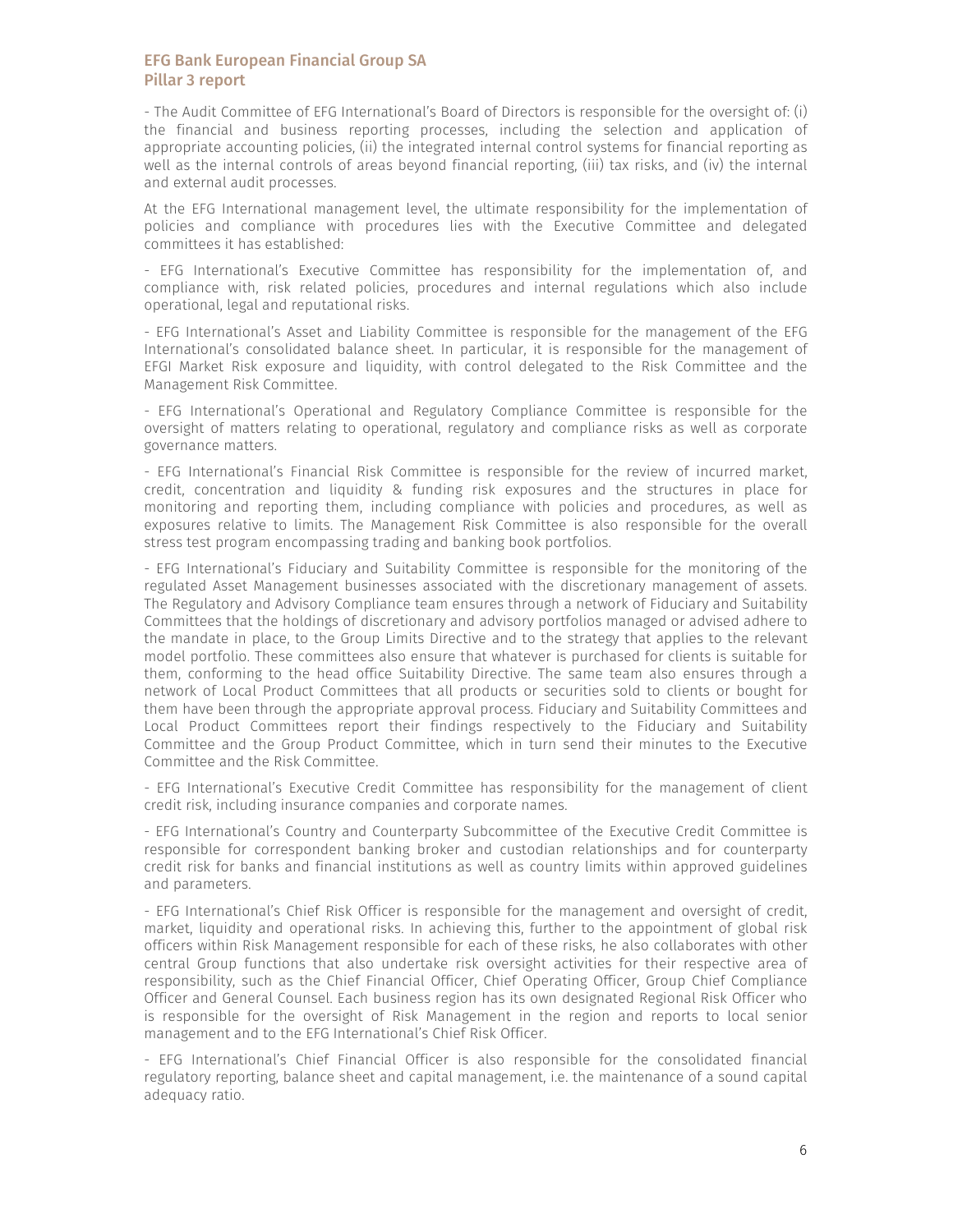- EFG International's Chief IT & Operating Officers are, among other respectively, responsible for the oversight of IT-cyber security matters, operational integration of new businesses, business continuity management and insurance cover policies.

- EFG International's Group Chief Compliance Officer heads the Compliance function and is responsible for providing efficient support with regards to the management of compliance, regulatory and reputational risk. In addition, the Compliance function is also responsible for monitoring compliance with anti-money laundering/know-your-customer and cross-border activity rules, as well as adherence to product suitability, product selling restrictions and the Code of Conduct.

- EFG International's General Counsel is responsible for the management and oversight of legal risk, together with the Litigation team.

Independent assurance to EFG International's Board of Directors, Risk Committee, Audit Committee and Executive Committee on the implementation of and adherence to head office's policies and procedures by business units, as well as the effectiveness of the organisation's risk management framework, is provided by both internal and external auditors, or by other external providers when mandated.

## Credit risk

Credit risk refers to the possibility that a financial loss will occur as a result of a borrower's or counterparty's deteriorating creditworthiness and/or inability to meet its financial obligations. Credit risk exposure is comparatively low because primary credit exposures relate to loans collateralised by securities portfolios and by mortgages, or to rated financial institutions, sovereign and corporates.

### *Credit risk management*

#### a) Loans and advances

A basic feature of the credit approval process is a separation between the firm's business origination and credit risk management activities. Credit requests are initiated by Client Relationship Officers and must be supported by Regional Business Heads and are thereafter analysed and submitted to the competent credit approval bodies and processed by the credit departments.

Credits granted by EFG Bank European Financial Group SA are under the approval responsibility of its own Credit Committee and Board as relevant.

EFG International's Executive Credit Committee has overall responsibility for EFG International's client credit business, including the implementation of credit policies and procedures defined by the EFG International's Board. Certain duties, including monitoring of day-to-day operations, have been delegated to the various Credit Departments within the EFG International group under the supervision of the Credit Department of EFG Bank AG. The approval of loans, ceilings and other exposures has been delegated, based on certain defined risk and size criteria, to senior members of the credit departments, certain credit committees of international units and to the Executive Credit Committee of EFG International. Within the EFG International group, the approval of large and higher risk profile exposures is centralised in Switzerland, in compliance with local regulatory and legal requirements of the individual, international business units.

Management insists on thoroughly understanding the background and purpose of each loan (which is typically for investment in securities, funds or investment related insurance policies) as well as the risks of the underlying collateral of each loan.

The internal grading system assigns each client credit exposure to one of ten rating categories. The rating assesses the borrower's repayment ability and the value, quality, liquidity and diversification of the collateral securing the credit exposure. The credit policy and the nature of the loans ensure that the loan book is of high quality. Consequently, an overwhelming majority of the credit exposures are rated within the top three categories.

Following table describes the internal definition of different grading level (broadly they follow the risk categories of external rating agencies):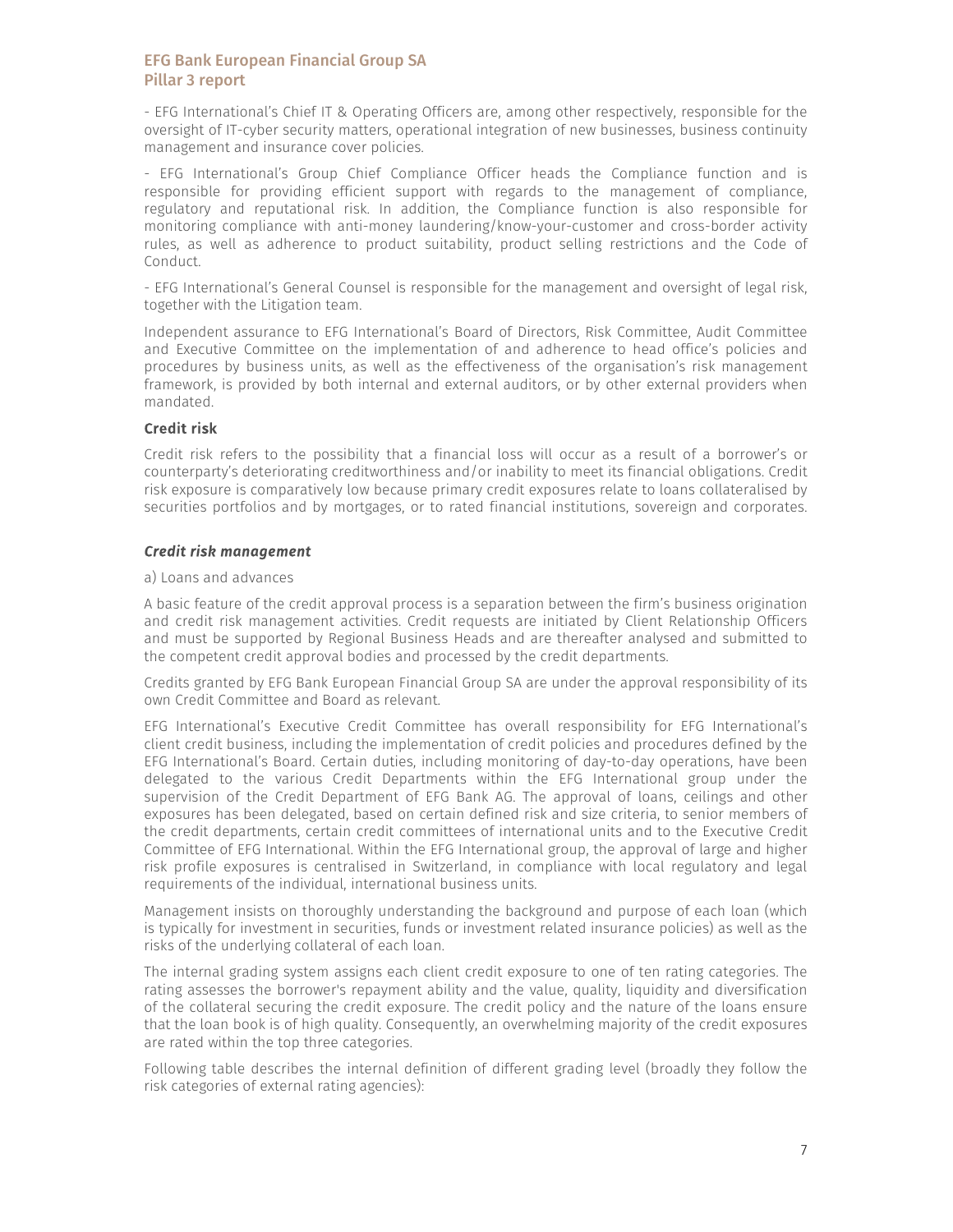| Grade | Rating         | Description of grade                                                           | S&P's<br>ratings |
|-------|----------------|--------------------------------------------------------------------------------|------------------|
|       | Top            | Secured by "cash collateral or equivalent" - good diversification              | AAA              |
|       | High           | High Secured by "cash collateral or equivalent" - imperfect<br>diversification | AA               |
| 3     | Very good      | Secured by "other collateral"                                                  | A                |
| 4     | Good           | Partly secured by "cash collateral or equivalent"                              | <b>BBB</b>       |
| 5     | Acceptable     | Unsecured but prime borrower                                                   | <b>BB</b>        |
| 6     | Weak           | Borrower situation/collateral value is deteriorating                           | B                |
|       | Poor           | Conditions of initial credit are no longer being met                           | <b>CCC</b>       |
| 8     | Unacceptable   | Interest is no longer being paid - collateral is being held                    | CC to C          |
| 9     | Potential loss | Bank holds illiquid - uncollectible or no collateral                           | D                |
| 10    | Loss           | No collateral or uncollectible collateral                                      | D                |

### *Risk limit control and mitigation policies*

The largest part of credits is secured by securities or other liquid assets pledged as collateral. To qualify as collateral for such loans, a client's securities portfolio must be well diversified with differing margins applied depending on the type of risk profile and liquidity of the security. Additional margins are applied if the loan and the collateral are not in the same currency or diversification criteria are not fully met. Within the EFG International group, mortgages are mainly booked in Switzerland and at EFG Private Bank Ltd, London. They are related predominantly to properties in Switzerland and in prime London locations.

Credit loans guaranteed by real estate is treated in conformity with the regulatory authorities directives pertaining to examination, valuation and treatment of credits guaranteed by real estate and with the internal directives (regulations, procedures) on mortgage loans in relation to different geographical areas. All the real estate provided as collateral must be evaluated by either the automatic valuation tool approved by the Credit Department or by internal professionals of the Credit Department. External valuations can also be accepted as long as the competence and independence of the external professional can be guaranteed.

Credit departments monitor credit exposures against approved limits and pledged collateral. If necessary, they initiate rectification steps. Most collateral is valued daily (but may be valued more frequently during periods of high market volatility). However, structured notes, certain mutual and hedge funds are valued monthly, whereas insurance policies are valued at least annually. UK mortgage valuations are reviewed annually and updated using statistical (indexation) methods.

Management of exposure to financial institutions is based on a system of counterparty limits coordinated centrally, subject to country limits. Limits for exposure to counterparties are granted based upon internal analyses. The limits are set and supervised by EFG International's Executive Credit Committee depending on each counterparty's S&P ratings (with reference to individual and support ratings) and on the counterparties total equity. These limits are annually reported to the Risk Committee.

At EFG Bank European Financial Group SA level, the limits are approved by its Executive Committee and Board of Directors as relevant. Limits are set within regulatory limits.

Other specific control and mitigation measures are outlined below.

#### *a) Collateral*

A range of policies and practices are used to mitigate credit risk. The most traditional of these is the taking of security for credit exposures. Guidelines on the acceptability of specific classes of collateral for credit risk mitigation have been implemented. The principal collateral types for loans and advances are:

- Charges over financial instruments such as debt securities and equities;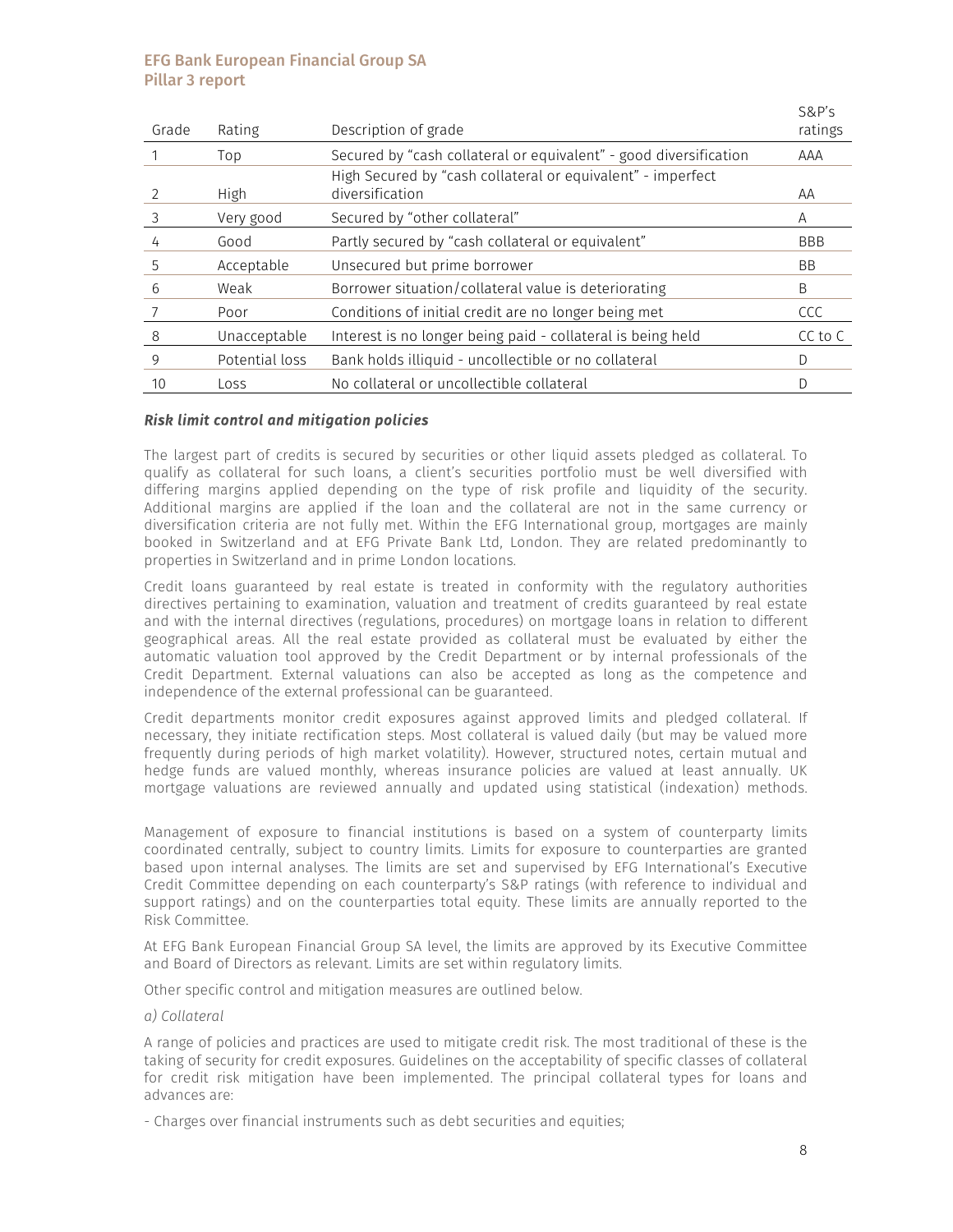- Bank guarantees;
- Mortgages over residential and to a limited extent commercial properties;

- Assignment of guaranteed cash surrender value of life insurance policies.

#### *b) Derivatives*

Strict monitoring of credit risk exposure induced by over-the-counter derivatives transactions vs. dedicated limits granted is performed. Credit risk exposure considers the current credit risk exposure through the marking-to-market of the transactions and the potential future exposure through dedicated add-on factors applied to the notional of the transactions. While being ignored in the computation of credit risk, business units have signed mitigating agreements with its most important financial institutions counterparties; collateral paid or received being taken into consideration.

#### *c) Credit related commitments*

Credit related commitments include the following:

- Guarantees, forward rate agreements and standby letters of credit - these carry the same credit risk as loans.

- Commitments to extend credit - these represent unused portions of authorisations to extend credit in the form of loans, guarantees or letters of credit, meaning being potentially exposed to loss in an amount equal to the total unused commitments. However, commitments to extend credit are contingent upon customers maintaining specific credit standards.

For all the above, the same standards apply regarding approval competences, collateral requirements and monitoring procedures as outlined under paragraph Credit risk management.

The guarantees and irrevocable lines of credit can be drawn by the customers only if the client has adequate collateral pledged. Should the guarantees and irrevocable lines of credit be drawn, the majority of the facilities would be rated with a rating of 1 to 3.

### Market risk

Market risk is the risk of losses arising from unexpected changes in interest rates, exchange rates, share prices or the prices of precious metals and commodities, as well as the corresponding expected volatility. Market risk can have an impact on the Statement of Income and the value of its assets.

Risks related to the balance sheet structure (interest rate and foreign exchange rate) are managed by EFG International's Asset and Liability Committee and monitored by EFG International's Group Market Risk, in accordance with the principles and maximum limits stipulated by EFG International's Groups Risk Policy. The Board delegated Risk Committee of EFG International sets sensitivity risk limits for the economic value of equity and the net interest income, which are monitored by the EFG International's Group Risk Control. Derivative financial products are used for Asset and Liability Management (ALM) and for trading purposes.

Trading operations are carried out both for clients and on own account using all financial products and their derivatives. The trading portfolio is governed by a dedicated Market Risk Policy, which defines the organisational structure, responsibilities, limit systems and maximum acceptable risk. The trading activities are monitored on a daily basis by EFG International's Market Risk.

In addition to trading portfolios, investment portfolios exist, which allow to diversify balance sheet assets and optimise any excess liquidity. The investment portfolios comprise a range of portfolios on the basis of the type of product and strategy. The risks of the investment portfolio are under the supervision of EFG International's Asset and Liability Committee and monitored by EFG International's Market Risk.

#### *Interest rate risk*

The Bank's and EFG International's Boards set limits for the interest repricing gap or mismatch, which is monitored by the Market Risk Management Unit. Interest rate risk arises from long-term exposures to bonds. Holdings in bonds issued at fixed rates expose the organisation to fair value interest rate risk. Fixed-to-floating interest rate swaps are entered into to hedge the fair value interest rate risk arising from acquired fixed rates bonds.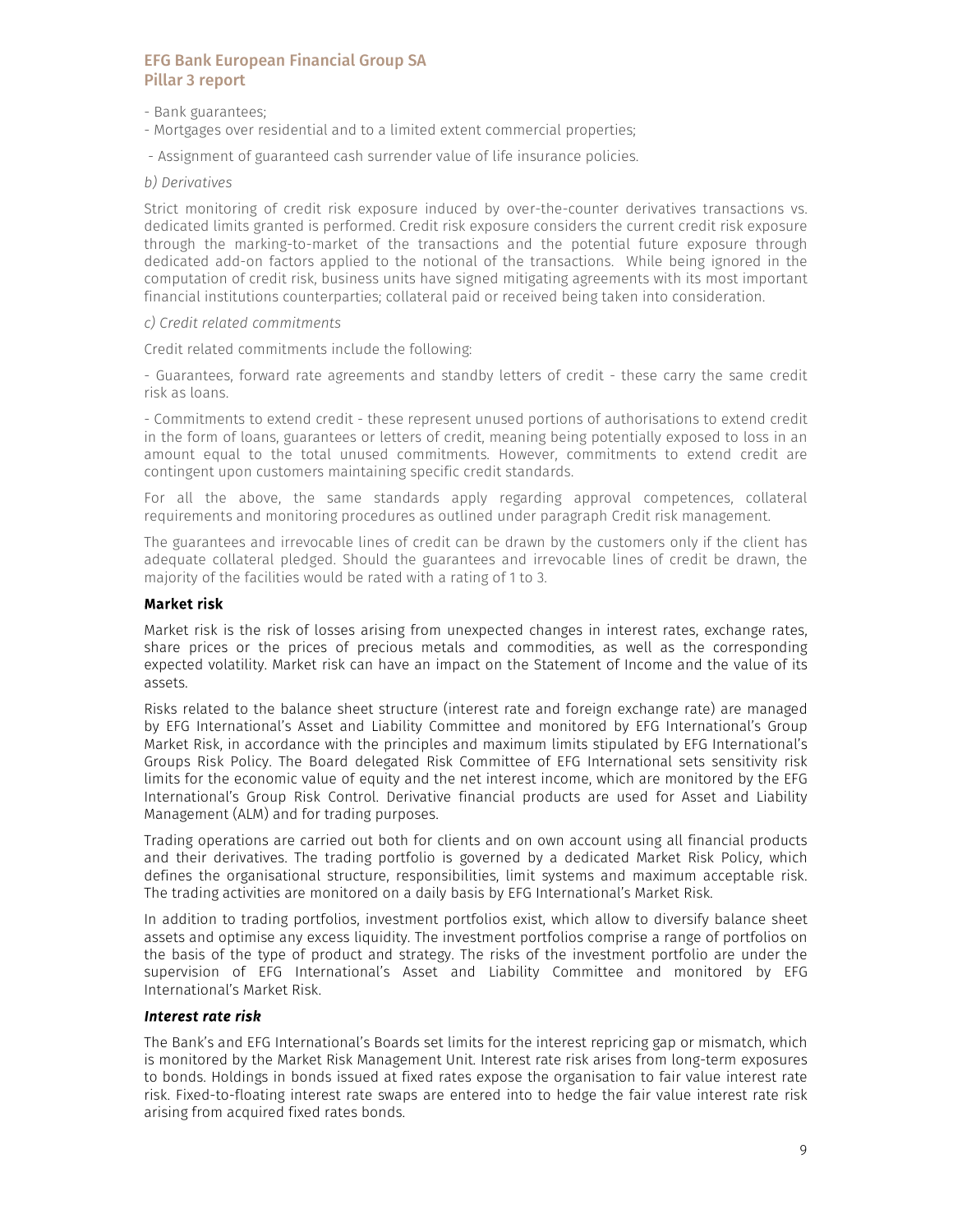## *Foreign exchange risk*

Foreign currency operations are carried out both for clients and for own account. Foreign exchange risk arises from on or off-balance sheet assets and liabilities denominated in foreign currencies. The overall net nominal positions per currency are monitored against overnight limits. In addition 10 sliding days stop loss limits are in place for VaR stress test. Entities use derivative contracts, such as forward or option contracts, to offset customer transactions or to hedge their balance sheet.

The Bank's and EFG International's Boards set limits on the level of exposure.

Apart from the exposure to foreign currencies which relates to banking and trading activities, exposure also arises from foreign currency fluctuations because most of foreign entities use local currencies as their reporting currencies.

## Liquidity risk

Liquidity risks arise when financing activities are difficult or expensive as a result of liquidity crisis on the markets or reputational issues. They also arise when it is difficult to meet own commitments in a timely manner due to a lack of very liquid assets. Liquidity risk is managed in such a way as to ensure that ample liquidity is available to meet commitments to customers, both in demand for loans and repayments of deposits, and to satisfy business entities' own cash flow needs.

Funding operations aim to avoid concentrations in funding facilities. The liquidity management process in place includes liquidity contingency plans, encompassing repo borrowing and liquidation of marketable securities. Stress tests are undertaken monthly as part of the reporting requirements established within the Groups Risk Guidelines.

Customer deposit base, capital and liquidity reserves position and a conservative gapping policy when funding customer loans ensure that only limited liquidity risk is run.

### *Fund transfer pricing*

The pricing of assets and credit business is based on the current liquidity situation. EFG International applies a matched fund transfer pricing system that distinguishes between the margins earned by the customer business and the profits arising out of certain interest rate positions. The system is based on current market rates and is the basis for calculating the profitability of profit centres and products.

The capital and deposit base has continued to provide a substantial excess of funding. Structural mismatches are reflected in the interest rate position and the result of the maturity transformation is shown in net interest income.

### *Liquidity risk management process*

Concentrations of funding facilities are avoided. Liquidity situation is monitored and pricing of assets and credit business is determined accordingly. The liquidity management process in place includes liquidity contingency plans. These contingency measures include the activation of repo transactions with prime counterparties, the liquidation of marketable securities and/or draw downs on lines of credit (Lombard facility) with the Swiss National Bank.

Compliance with regulatory requirements are ensured, including overnight liquidity limits in the various countries in which the banks operate. The daily liquidity situation is reported to management. Stress tests are undertaken monthly, or as necessary.

The liquidity risk management process is carried out by EFG International's central Treasury department and monitored by EFG International's Market Risk Management Unit. It includes:

- Day-to-day funding, managed by monitoring future cash flows to ensure that requirements can be met. This includes replenishment of funds as they mature or are borrowed by customers

- Maintaining a portfolio of highly marketable assets that can easily be liquidated (repaid or sold) as protection against any unforeseen interruption to cash flow

- Monitoring balance sheet liquidity ratios against internal and regulatory requirements

- Managing the concentration and profile of debt maturities.

Monitoring and reporting take the form of cash flow measurement and projections for the next day, week and month respectively, as these are key periods for liquidity management. The starting point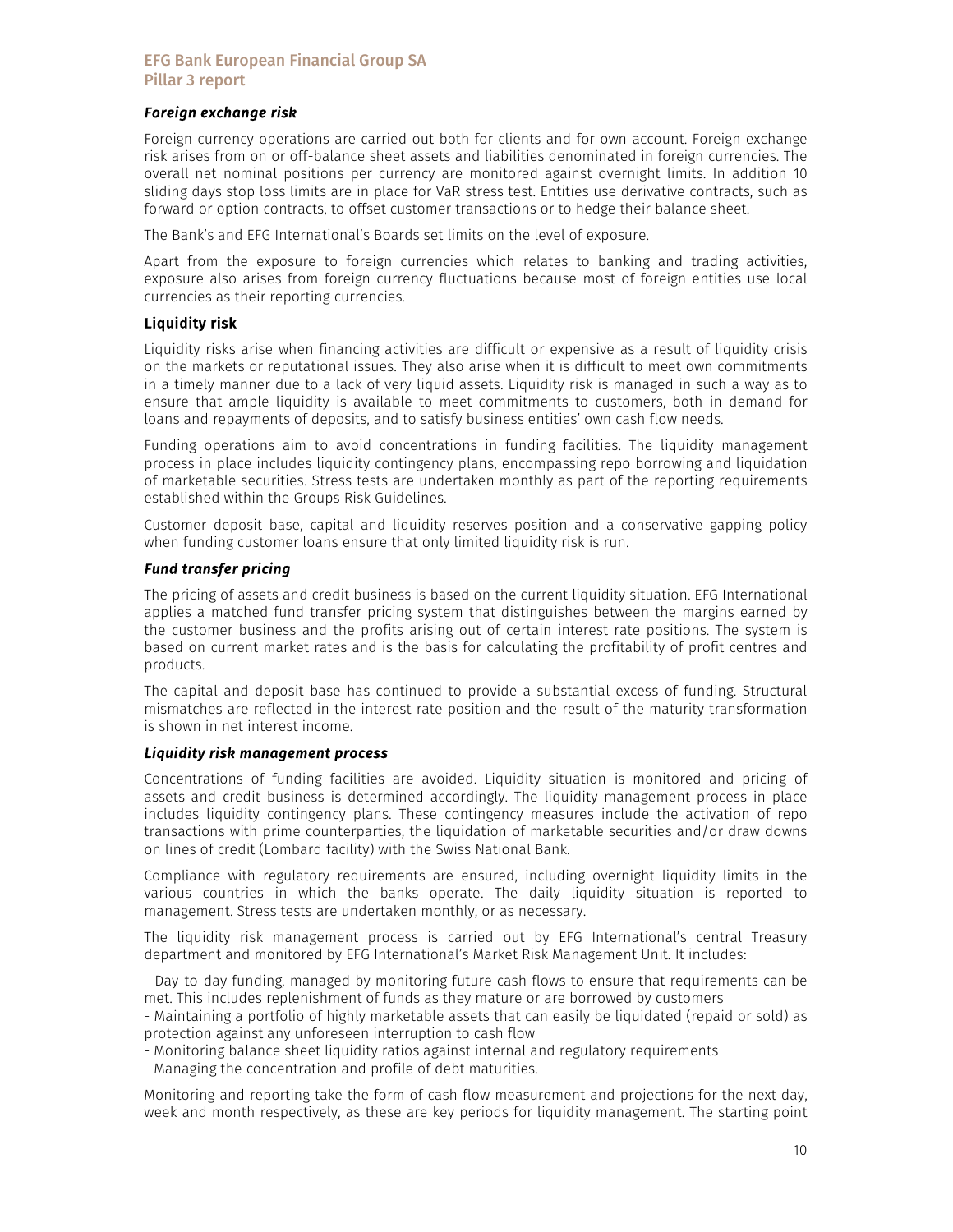for those projections is an analysis of the contractual maturity of the financial liabilities, and the expected collection date of the financial assets.

EFG International's central Treasury also monitors unmatched medium-term assets and the usage of overdraft facilities.

### *Funding approach*

Sources of liquidity are regularly reviewed by Financial Markets to maintain a wide diversification by currency, geography, provider, product and term.

## *Summary of Liquidity*

EFG International's central Treasury manages the liquidity and financing risks on an integrated basis. The liquidity positions of entities are monitored and managed daily and exceed the regulatory minimum, as required by the market risk framework and policy. Overall, business entities enjoy a favourable funding base with stable and diversified customer deposits which provide the vast majority of the funding. Together with capital resources, the surplus of stable customer deposits over loans to customers is placed with the relevant treasury units where funding and liquidity are managed to ensure this complies with the different local regulatory requirements. In addition, all entities operate within central liquidity policies and guidelines.

#### Concentration risk

Concentration risk is monitored through the following mechanisms:

- At EFG International level, the overall level of market and credit exposures are tightly monitored by means of specific risk parameters and indicators approved by EFG International's Board of Directors and/or its delegated Risk Committee in line with the Group's overall committed level of risk appetite and avoidance of any concentration risk and, at EFG Bank European Financial Group SA level, by the Board of Directors, the Credit Committee and/or the Executive Committee.

- These exposures and corresponding limits are proactively reviewed through Management Risk Committee and/or EFG International's Board delegated Risk Committee, respectively the Bank's Board of Directors in respect of EFG Bank European Financial Group SA, to ensure full consideration is given to both market and liquidity conditions, the overall risk framework and to avoid any possible concentration risk in light of changing market environments.

## Operational risk

Operational risk is the risk of financial loss or business discontinuity resulting from inadequate or failed internal processes, human errors or systems, or from external causes (or a combination of the foregoing) occurring as a result of an operational loss event falling within one of the following operational risk event categories:

-Internal frauds -External frauds -Physical asset and/or operating site damages or destructions -Input, processing, execution and/or delivery failures -Technological failures and/or disruptions -Client, product and/or business practices failures -Employment practice and workplace safety failures

Significant operational risk inherently run is aimed at being mitigated to a level considered appropriate and commensurate with the size, structure, nature and complexity of the service/product offerings, thus adequately protecting assets and shareholders' interests.

### *Organisational structure and governance*

The Boards of Directors and senior managements strive to set the operational risk culture through, among others, the definition of the overall operational risk appetite of the organisation (expressed in quantitative thresholds and qualitative statements), which is embedded in the organisation's risk management practices.

The primary responsibility for managing operational risk on a daily basis rests with the line managements of the various business entities, which mitigate operational risk through the establishment of an adequate internal control system and strong risk culture.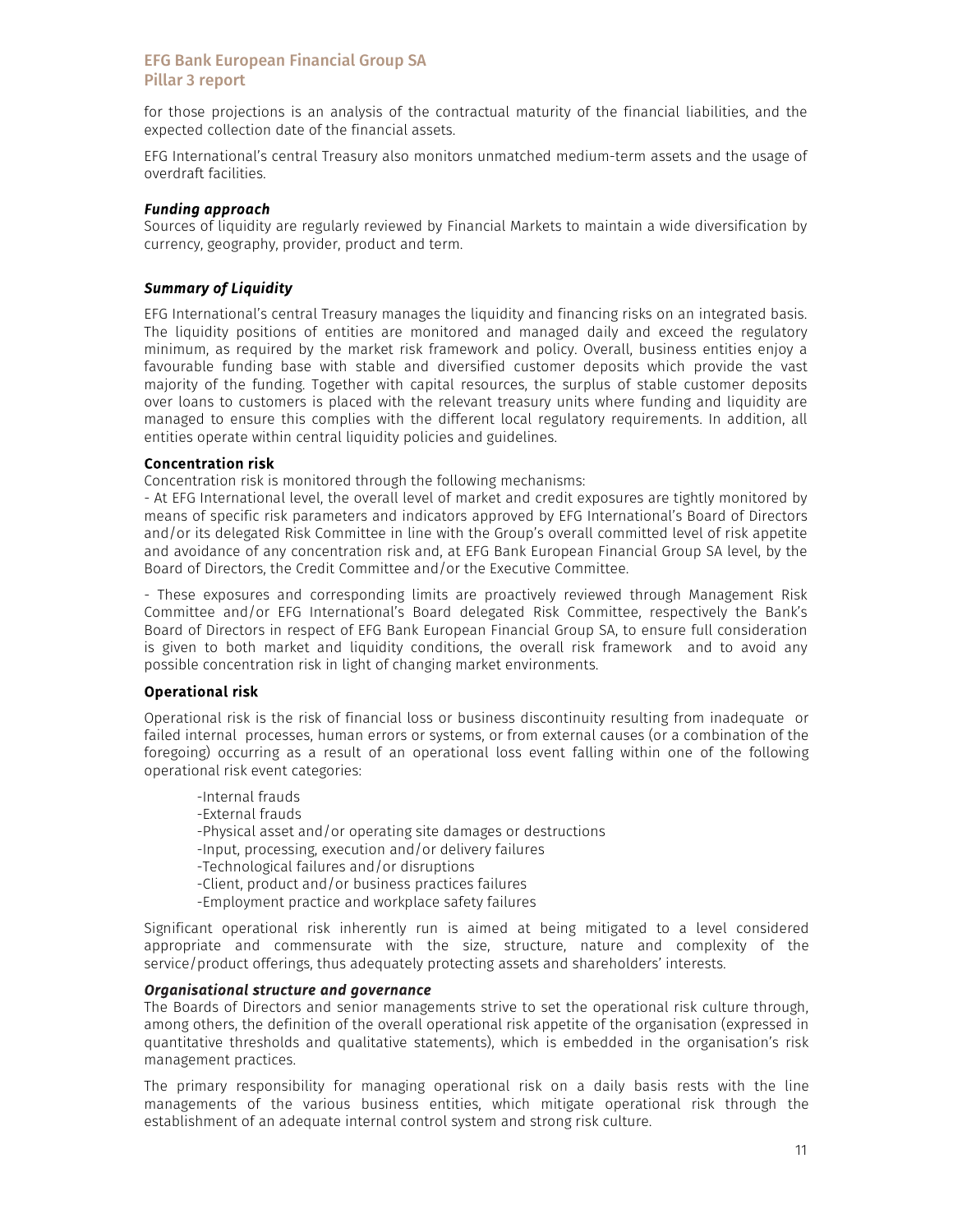At the EFG International risk management level, operational risk oversight and guidance, including the development of an operational risk management framework, are under the responsibility of the Operational Risk Management Function headed by the Global Head of Operational Risk Management. The Operational Risk Management Function works in collaboration with the Operational Risk Officers of the local business entities, including in respect of EFG Bank European Financial Group SA under an outsourcing agreement, the Regional Risk Officers within the EFG International group as well as certain central functions that also undertake operational risk oversight for their respective area of responsibility, such as the Chief Financial Officer, Chief Operating Officer, Global Compliance and General Counsel and Fiduciary Oversight. The principal aim of the Operational Risk Management Function is to ensure that an appropriate operational risk management framework and program are in place for identifying, assessing, mitigating, monitoring and reporting operational risk. The Global Head of Operational Risk Management reports to the EFG International Chief Risk Officer and Risk Committee. EFG Bank European Financial Group SA exercises supervision on its own activity at the level of its Management and Board of Directors.

#### *Operational risk management framework*

The operational risk management framework codifies the approach to identifying, assessing, mitigating, monitoring and reporting operational risk and also incorporates the standards defined by the Basel Committee for Banking Supervision. This framework comprises the philosophy, scope, definitions, operational risk boundaries, key operational risk areas, operational risk mitigation/transfer alternatives, approach for operational risk capital charge, principles for the management of operational risk, operational risk appetite, governance and organisation, role and responsibilities of the constituent parts of the governance structure, and operational risk management processes and tools.

Internal controls and monitoring mechanisms are designed and implemented in order to mitigate key operational risks inherently run in conducting business, in areas such as front-office activities, trading and treasury, IT-cyber security and data confidentiality, product approval and selling practices, cross-border business activities, asset management, transaction processing, accounting and financial reporting, and regulatory compliance activities (e.g. anti-money laundering, product suitability, etc.).

Business continuity management is in place in order to ensure continuity of critical operations in the event of a major disruptive event. Business continuity management encompasses backup operating facilities and IT disaster recovery plans, which are in place and tested regularly.

Where appropriate, operational risk transfer mechanisms are established; in particular, all entities of the Group are covered by insurance to hedge (subject to defined exclusions) certain potential lowfrequency high-severity events. Three layers of insurance cover are administered centrally, being comprehensive crime insurance, professional indemnity insurance and Directors' and Officers' liability insurance. Other insurances such as general insurances are managed locally.

## Compliance risk

Regulatory and compliance risk is the risk of financial or reputational loss resulting from a breach of applicable laws and regulations or the departure from internal or external codes of conduct or market practice.

The Group Compliance function is responsible for ensuring EFG International's observance of

applicable rules and regulations. In line with the development of the regulatory environment of the industry, EFG International continuously invests in personnel and technical resources to ensure adequate compliance coverage. A Compliance risk framework is in place, complemented by a comprehensive set of policies and procedures and regular specialised training sessions delivered to all staff to raise their awareness and understanding of the compliance risks.

A major focus of regulators around the world is the fight against money laundering and terrorism financing. A comprehensive policy on anti-money laundering and know your customer, as well as on anti-bribery and corruption, is in place, to detect, prevent and report such risks.

Group Compliance ensures adherence of the policy with regular reportings, on-site visits and monitoring programmes.

A set of standards governing the cross-border services are defined, and country-specific manuals have been developped for the major markets where EFG operates. A mandatory staff training and education concept is in place to ensure observance of the standards and compliance with the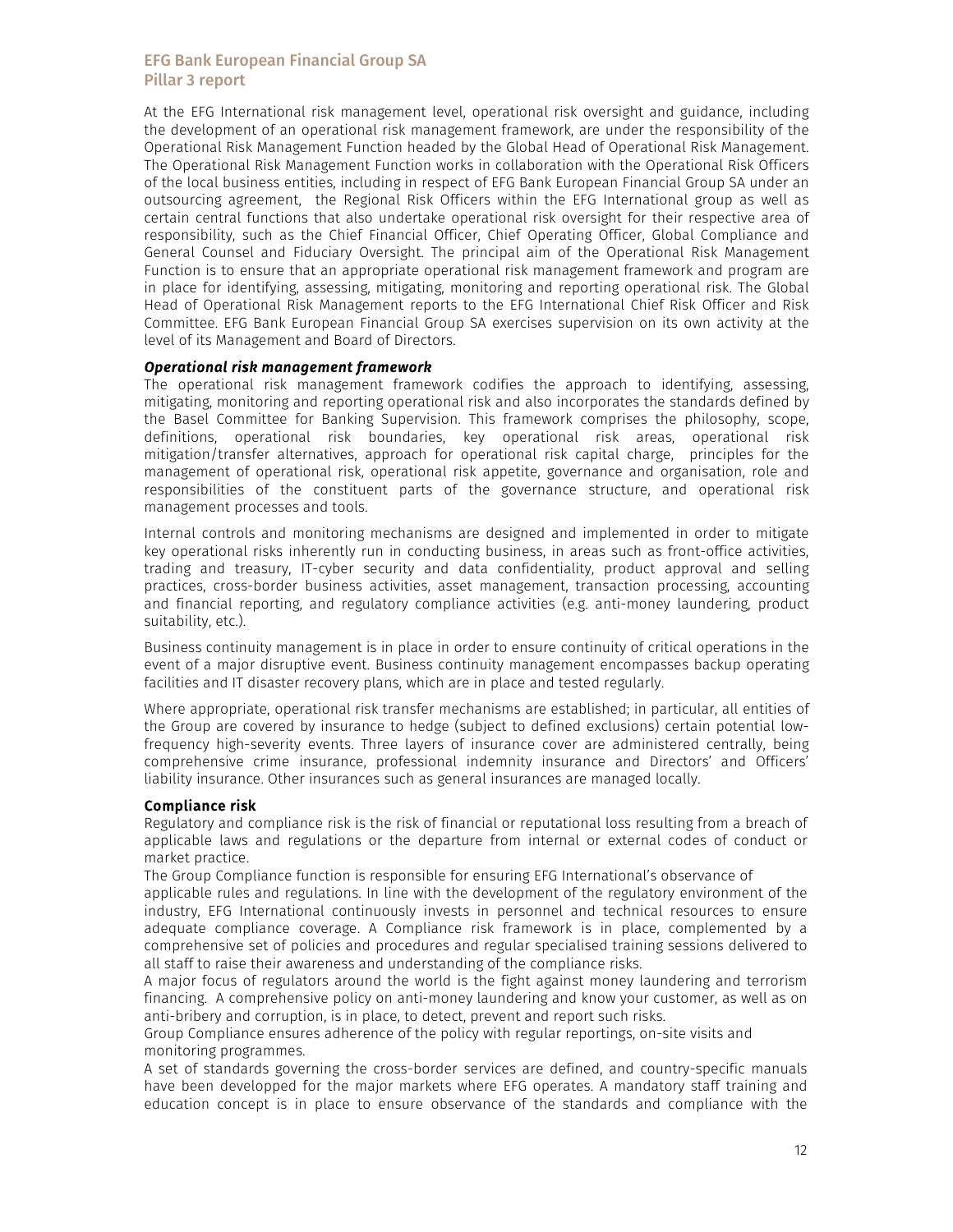country manuals. They are complemented by a tax compliance framework, the purpose of which is to prevent the unlawful acceptance of untaxed assets.

Conduct risk is managed centrally by the Regulatory and Advisory Compliance team, which maintains the relevant policies and runs the Fiduciary and Suitability Committee, which is responsible for monitoring of the regulated Asset Management businesses and the associated discretionary management of assets. The same team also ensures through a network of Local Product Committees that all products or securities sold to clients or bought for them have been through the appropriate approval process. Fiduciary and Suitability Committees and Local Product Committees report their findings respectively to the EFGI Fiduciary and Suitability Committee and the Group Product Committee.

Changes in the regulatory environment are monitored and directives and procedures are adapted as required. Compliance is centrally managed with local compliance officers situated in all booking centres around the world. Developments in laws and regulation are monitored locally and centrally to assess the requirement to adapt the control framework.

## Legal risk

The General Counsel function and the Litigation function ensure that EFG International adequately manages and controls its legal risks. This includes supervising and giving strategic direction to all outside counsel advising EFG International on civil, regulatory and enforcement matters.

The General Counsel function is responsible for providing legal advice to the head office management and front and back officers as well as handling client complaints and assisting federal and local authorities in their criminal and administrative investigations. The Litigation function has principal responsibility for overseeing and advising management on significant civil litigation and all government enforcement matters globally.

## Reputational risk

EFG International considers its reputation to be among its most important assets and is committed to protecting it. Reputational risk for EFG International inherently arises from:

–potential non-compliance with increasingly complex regulatory requirements.

–its dealings with politically exposed persons or other clients with prominent public profiles.

–its involvement in transactions executed on behalf of clients other than standard investment products.

–potential major incidents in the area of IT-cyber security and data confidentiality.

–potential malfeasance by its employees.

EFG International manages these potential reputational risks through the establishment and monitoring of the risk appetite of the Board of Directors, its transaction reputation risk policy and established policies, control procedures and monitoring mechanisms in areas such as know-your customer and anti-money laundering, IT-cyber security and data confidentiality, and staff selection and recruitment.

### Three-lines-of-defence model

Risk management and control is based on the concept of the three lines of defence, as follows: 1st line (front office/ business):

Risk ownership

– Perform business activities to satisfy strategic objectives, in line with the risk appetite

– Accountable for risk incurred in discharging these activities

– Design and operate effective controls and procedures in line with te established framework, policies and directives

2nd line (risk control and compliance):

Risk oversight

– Support the establishment of an effective risk management framework and definition of a risk appetite

– Monitor risk profile and escalate as appropriate

– Provide advisory support and challenge to first line of defense

3rd line (internal audit):

Assurance

– Independent review of adherence to the framework, policies and general directives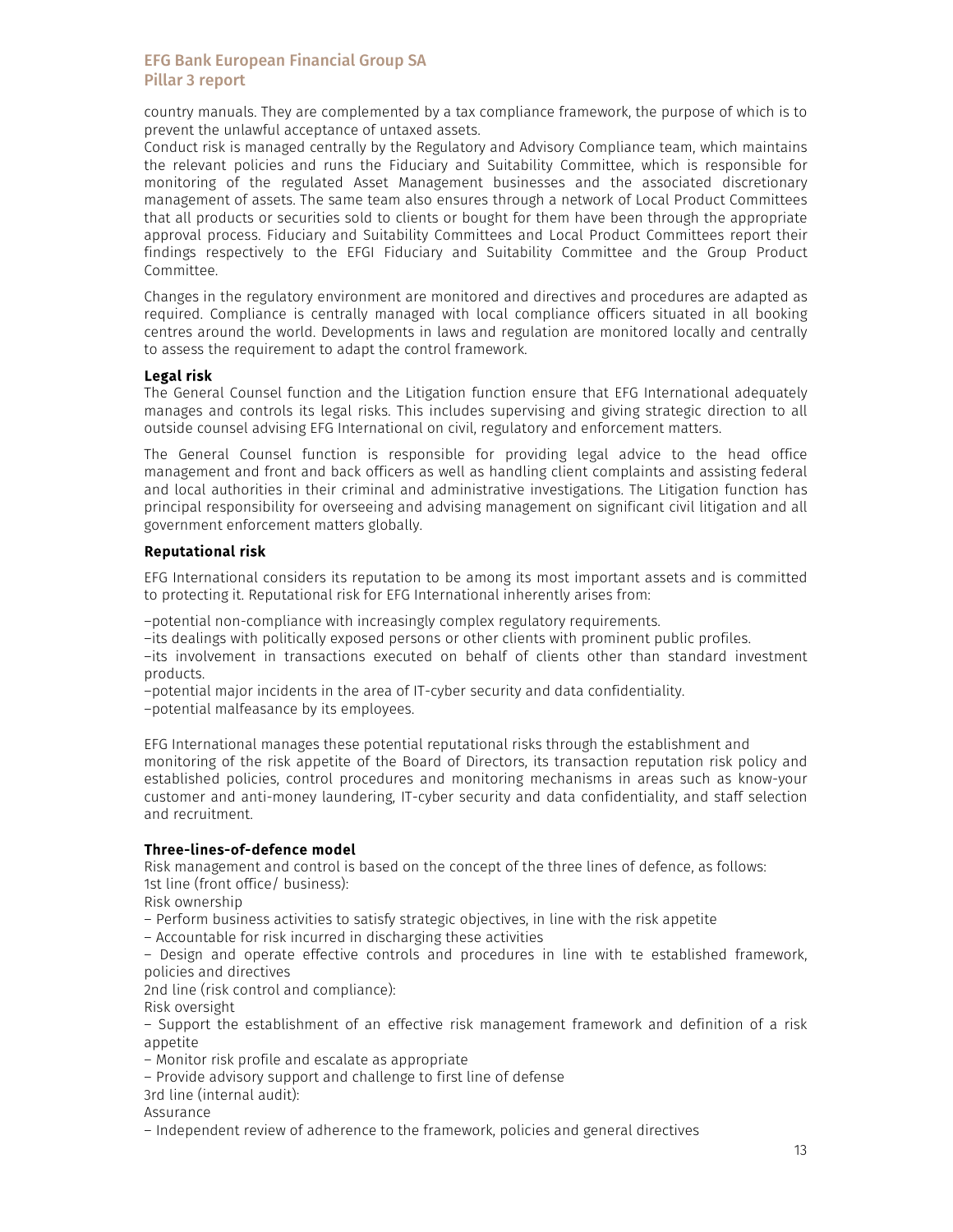– Ensure integrity of decisions and information flows

– Periodic review of activities across the 1st and 2nd lines of defence to identify areas for improvement as required.

Further information on Corporate Governance can be found on the same website under FINMA requirements.

# 2. Overview of the Risk Weighted Assets (RWA) (Circ. FINMA 2016/1 - Table 4/OV1)

Credit risk requirement (primarily for client loans and the placement of excess funding from clients deposits) comprises approximately 71% of the total risk weighted exposure.

|                |                                                                       | <b>RWA</b>              | <b>RWA</b>       | Minimum<br>Capital<br><b>Requirements</b> |                        |
|----------------|-----------------------------------------------------------------------|-------------------------|------------------|-------------------------------------------|------------------------|
|                |                                                                       |                         |                  |                                           | <b>RWA</b>             |
|                | (All figures in millions of CHF)                                      | <b>June 30.</b><br>2018 | Dec. 31,<br>2017 | <b>June 30.</b><br>2018                   | <b>Changes</b><br>in % |
|                |                                                                       |                         |                  |                                           |                        |
|                | Credit risk - excluding counterparty credit risk and non-counterparty |                         |                  |                                           |                        |
| 1              | credit risk                                                           | 7,350.9                 | 7,277.3          | 588.1                                     | 1.0                    |
| $\overline{2}$ | Of which stantardised approach (SA)                                   | 7,350.9                 | 7,277.3          | 588.1                                     | 1.0                    |
| 4              | Credit risk - Counterparty Credit risk                                | 356.8                   | 271.5            | 28.5                                      | 31.4                   |
| 11             | Settlement risks                                                      | 1.9                     | 2.7              | 0.2                                       | (29.0)                 |
| 16             | Market risk                                                           | 929.3                   | 1,201.6          | 74.3                                      | (22.7)                 |
| 17             | Of which standardised approach                                        | 929.3                   | 1,201.6          | 74.3                                      | (22.7)                 |
| 19             | Operational risk                                                      | 2.165.3                 | 2,163.7          | 173.2                                     | 0.1                    |
| 21             | Of which Standardised Approach                                        | 2,165.3                 | 2,163.7          | 173.2                                     | 0.1                    |
|                | Amounts below the thresholds for deduction (subject to 250% risk      |                         |                  |                                           |                        |
| 23             | weight)                                                               | 2.6                     | 3.2              | 0.2                                       | (18.8)                 |
| 25             | Total                                                                 | 10,806.8                | 10,920.0         | 864.5                                     | (1.0)                  |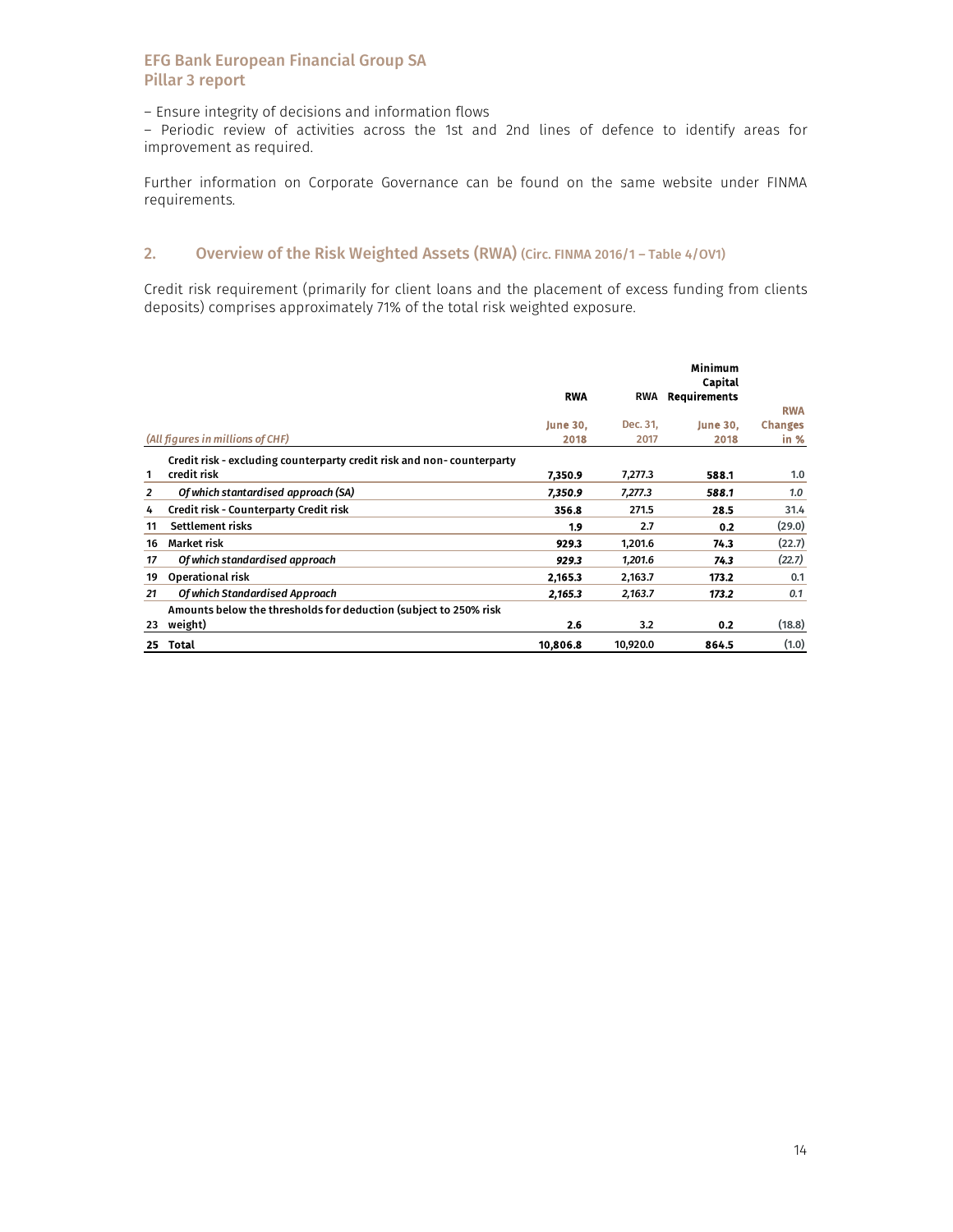# 3. Information about the liquidity coverage ratio (Circ. FINMA 2016/1 - Table 48/ LIQ1))

The LCR is an international regulatory standard. The LCR ensures that a bank has enough liquidity to withstand a 30-calendar-day liquidity stress scenario. It is the ratio between the amount of highquality liquid assets (HQLA) available and potential net cash outflows over a 30-day period. The term net cash outflows is defined as the total potential cash outflows (such as withdrawals from sight deposits and non-renewals of borrowings with a maturity of less than 30 days) less the total potential cash inflows (such as the repayment of receivables with a maturity of less than 30 days) in a stress situation. For banks that, like EFG, are not systemically important, the minimum requirement for the LCR was 60% for 2015 and is being increased by 10% each year, reaching 100% by 2019.

The table below summarises the LCR at 30 June 2018.

| (All figures in millions of CHF)        | <b>June 30, 2018</b>   | Dec. 31, 2017   |
|-----------------------------------------|------------------------|-----------------|
|                                         | <b>Weighted values</b> | Weighted values |
| Total high-quality liquid assets (HQLA) | 12.136                 | 12,854          |
| <b>Total cash outflows</b>              | 11.601                 | 10,671          |
| <b>Total cash inflows</b>               | 4,630                  | 4,588           |
| Total net cash outflows                 | 6,971                  | 6,083           |
| <b>Liquidity Coverage Ratio</b>         | 174%                   | 211%            |

The LCR decreased to 174% as at June 30, 2018 in comparison to the 211% reported as at December 31, 2017. The main drivers to this decrease have been a reduction in cash held with central banks, together with increased liquidity needs associated with the market valuation of derivatives and an increase in customer deposits available for withdrawal within 30 days.

Central bank deposits (62% of which with the SNB) account for 78% of total HQLA. The remaining HQLA are primarily US, Hong Kong and Singaporean-issued securities that have a credit rating of between AAA and AA.

Withdrawals from retail and corporate client deposits account for around 84% of total potential cash outflows. This reflects the fact that client deposits are the primary source of funding and therefore the primary source of potential fund outflows in the event of a liquidity stress.

Other cash outflows relate mainly to:

- Derivatives maturing within 30 days and margin calls relating to credits;
- The undrawn part of credit facilities granted to clients;
- Contingent liabilities (e.g. guarantees and letters of credit).

Loans to clients and banks maturing within 30 days account for around 97% of potential cash inflows. The remaining cash inflows primarily come from derivatives maturing within 30 days. The LCR in Swiss francs is 312%, a large percentage of HQLA are denominated in Swiss francs (cash deposited at the SNB).

The table below show the average position for the two first quarters of 2018.